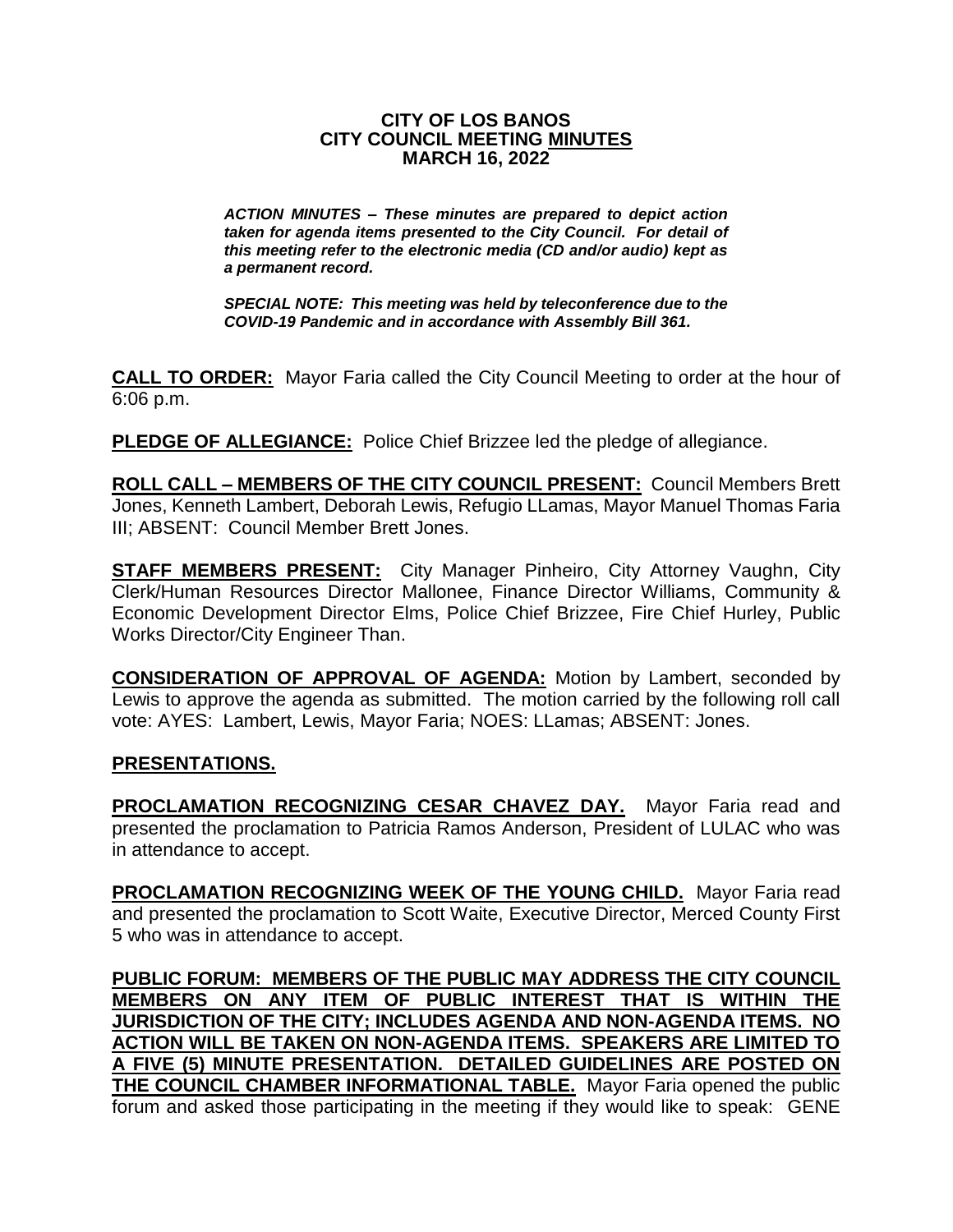LIEB, stated that he heard a rumor that April 6, 2022 that the City Council Meeting will be back in person and wanted to be sure to be on the last zoom meeting, spoke regarding how masks are optional and should be supported; PATRICIA RAMOS-ANDERSON stated that she is so happy that we have all worked together to get through the COVID-19 pandemic, using special precautions is what got us through the hard times and respect each other's decisions. Mayor Faria then asked City Clerk Mallonee if she had received any comments, for which City Clerk Mallonee stated that she received no comments to be read into the record. No one else came forward to speak and the public forum was closed.

**CONSIDERATION OF APPROVAL OF CONSENT AGENDA.** Council Member LLamas requested that items 7B – City Council Resolution No. 6469 – Reauthorizing Remote Teleconference Meetings of the Legislative Bodies of the City of Los Banos Pursuant to the Provisions of AB 361 be pulled for discussion and separate vote; he also requested that item 7D - City Council Resolution No. 6471 – Amending the Fiscal Year 2021-2022 Budget by Increasing the Appropriation for Expenditures in the Fire Gasoline and Oil Fund by \$8,000 to Purchase Fuel for Vehicles be pulled for discussion.

City Attorney Vaughn presented the staff report for item Bill spoke to item 7B – City Council Resolution No. 6469 – Reauthorizing Remote Teleconference Meetings of the Legislative Bodies of the City of Los Banos Pursuant to the Provisions of AB 361. There was Council Member and staff discussion regarding when AB 361 expires and how the City of Los Banos has taken some pretty serious precautions to keep everyone safe.

Motion by Lewis, seconded by Lambert to adopt City Council Resolution No. 6469 – Reauthorizing Remote Teleconference Meetings of the Legislative Bodies of the City of Los Banos Pursuant to the Provisions of AB 361. The motion failed by the following roll call vote: AYES: Lambert, Lewis; NOES: LLamas, Mayor Faria; ABSENT: Jones.

Fire Chief Hurley presented the staff report for item 7D – City Council Resolution No. 6471 – Amending the Fiscal Year 2021-2022 Budget by Increasing the Appropriation for Expenditures in the Fire Gasoline and Oil Fund by \$8,000 to Purchase Fuel for Vehicles. There was Council Member and staff discussion regarding the breakdown to the request for increase, fuel costs, increase in calls for service and where are those calls for service, increase in calls, if the increase was due to EMT calls, if we are entitled to reimbursements.

Motion by LLamas seconded by Lambert to approve the consent agenda as follows, minus item 7B – City Council Resolution No. 6469 – Reauthorizing Remote Teleconference Meetings of the Legislative Bodies of the City of Los Banos Pursuant to the Provisions of AB 361: Check Register for #231265 – #231410 in the Amount of \$738,717.24; City Council Resolution No. 6469 – Reauthorizing Remote Teleconference Meetings of the Legislative Bodies of the City of Los Banos Pursuant to the Provisions of AB 361; City Council Resolution No. 6470 – Authorizing the City Manager to Extend Charging a Flat Rate for Late Penalties for Delinquent Water, Wastewater, and Solid Waste Services; City Council Resolution No. 6471 – Amending the Fiscal Year 2021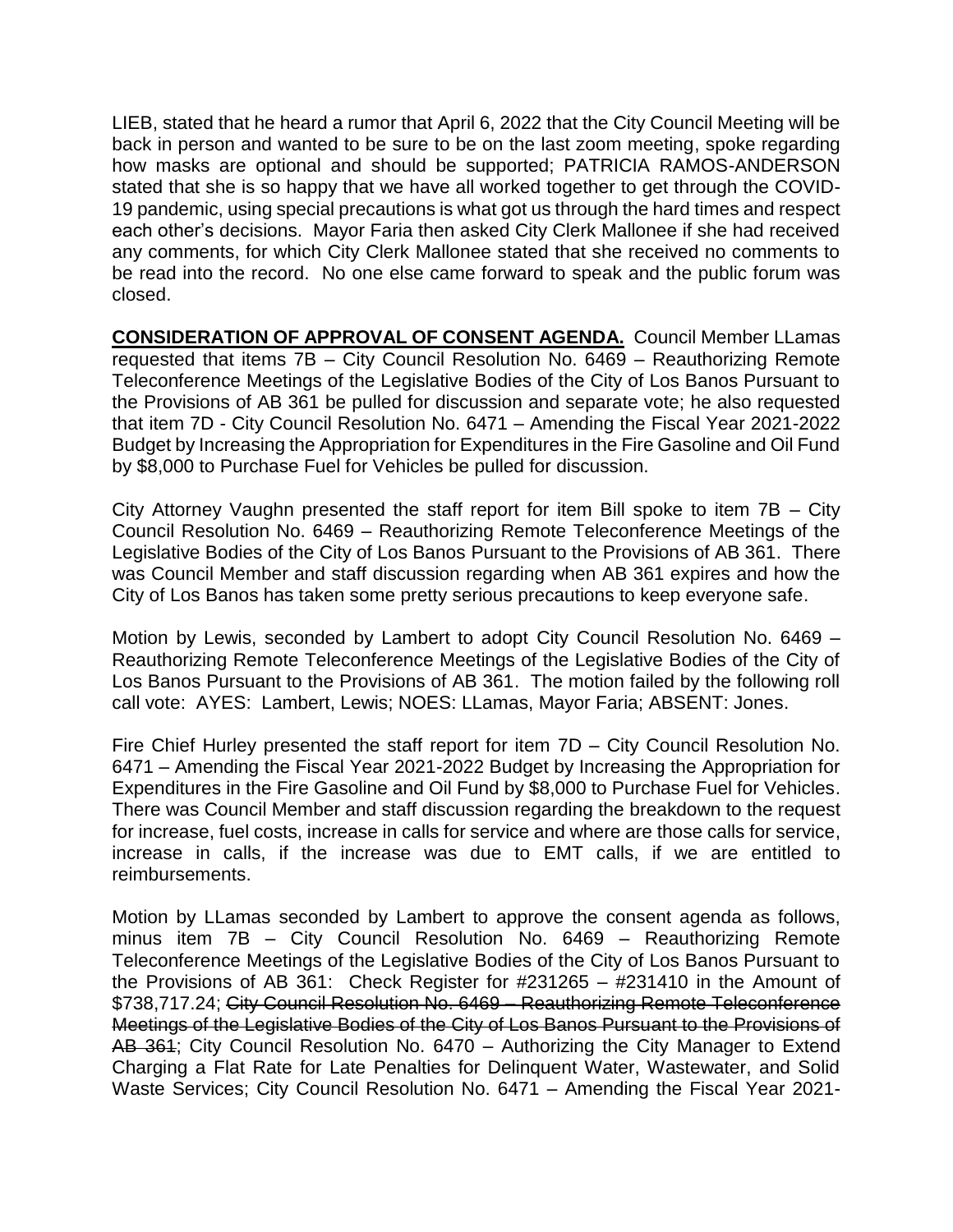2022 Budget by Increasing the Appropriation for Expenditures in the Fire Gasoline and Oil Fund by \$8,000 to Purchase Fuel for Vehicles; City Council Resolution No. 6472 – Approving and Adopting Final Tract Map No. 2015-01 Southpointe at Regency Park 7- 11, APN. 424-120-020 [Stonefield Home, Inc.]; City Council Resolution No. 6473 – Approving and Adopting Final Tract Map No. 2015-01 Southpointe at Regency Park, Phase 7 and Accompanying Subdivision Improvement Agreement, APN. 424-120-019 [Stonefield Home, Inc.]; City Council Resolution No. 6474 – Authorizing Entering into a Facility Use Agreement Between the City of Los Banos and Los Banos American Little League for the Use of the Colorado Ballpark; City Council Resolution No. 6475 – Authorizing Award of Construction Contract for the Cresthills Sewer Lift Station Rehabilitation Project to W.M. Lyles Co. in the Amount of \$642,749.00 with a 10% Contingency of \$64,000.00 and Adopting a Revised Budget for the Fiscal Year 2021- 2022 as it Pertains to the Wastewater Collections Fund for Master Plan Improvements. The motion carried by the following roll call vote: AYES: Lambert, Lewis, LLamas, Mayor Faria; NOES: None; ABSENT: Jones.

**PUBLIC HEARING – TO RECEIVE PUBLIC COMMENT AND CONSIDERATION OF THE CITY OF LOS BANOS GENERAL PLAN AND HOUSING ELEMENT ANNUAL PROGRESS REPORT FOR CALENDAR YEAR 2021 AND TO CONSIDER AN EXEMPTION FROM THE REQUIREMENTS OF THE CALIFORNIA ENVIRONMENTAL QUALITY ACT (CEQA) PURSUANT TO SECTION 15061(B)(3) OF THE CEQA GUIDELINES AS THE ANNUAL REPORT HAS NO SIGNIFICANT EFFECT ON THE ENVIRONMENT; CITY COUNCIL RESOLUTION NO. 6476 – ADOPTING THE 2021 ANNUAL REPORT ON THE STATUS OF THE HOUSING ELEMENT OF THE GENERAL PLAN AND PROGRESS ITS IMPLEMENTATION.** Community & Economic Development Director Souza Elms presented the staff report, which included a PowerPoint presentation.

There was Council Member and staff discussion regarding the deficient in lower income housing area and the City's strategy to address this, how the General Plan update will help with, talking to developers to encourage all different types of housing stock, i.e. duplex, triplex, apartments, category the multiple housing development on  $\vec{\tau}^{\text{th}}$  Street fell under, concerns with developers who are cool to the idea of developing very low income housing because it doesn't meet their margins and what the City can do, i.e. tax credits, subsidies, how the Gilbert Gonzales Project was developed, and how it would be nice to get some nice multi-family lower income housing.

Mayor Faria opened the public hearing. PATRICIA RAMOS-ANDERSON inquired as to if the City is coordinating and reaching out to affordable housing agencies for which Community & Economic Development Director Elms confirmed she was and also working on homeless housing with the Rescue Mission.

Motion by Lambert, seconded by LLamas to adopt City Council Resolution No. 6476 – Adopting the 2021 Annual Report on the Status of the Housing Element of the General Plan and Progress its Implementation. The motion carried by the following roll call vote: AYES: Lambert, Lewis, LLamas, Mayor Faria; NOES: None; ABSENT: Jones.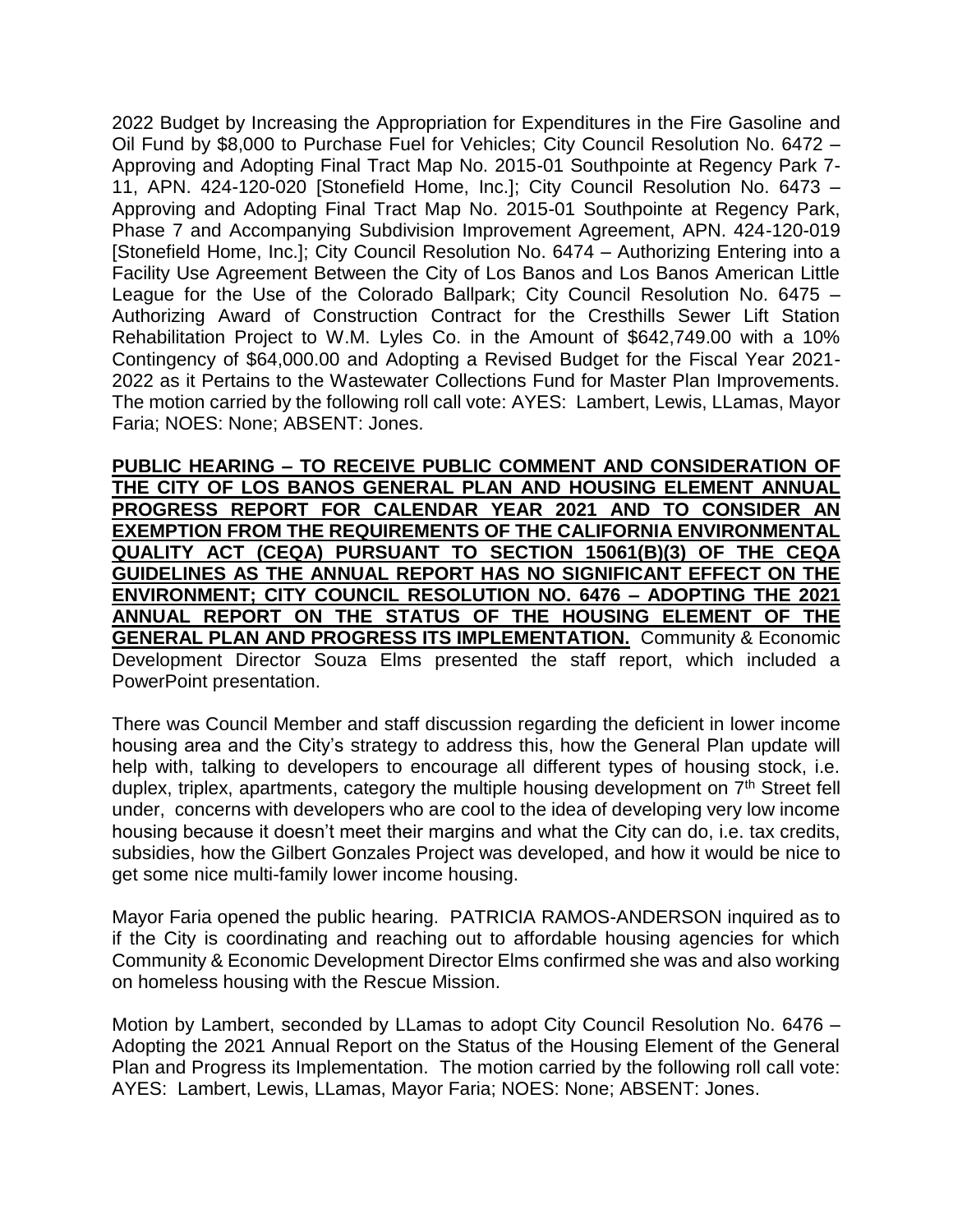**PENINSULA CLEAN ENERGY (PCE) PRESENTATION AND UPDATE.** Community & Economic Development Director Souza Elms presented the staff report, introduced Jan Pepper, CEO with PCE, who spoke in more detail which included a PowerPoint presentation.

There was Council Member and staff discussion regarding opt out information, how when you call you will get a confirmation number but no written confirmation, the two types of service available being 5% discount and the 100% renewable energy for \$4 more a month, how the cost of traditional energy rises and how it will affect PCE rates, incentives for purchasing a used EV and the estimated cost and life span of a battery, the different types of rebates, and incentive rates for EV purchases dependent on income level.

Informational item only, no action taken.

**ADVISEMENT OF PUBLIC NOTICES. (Three Reports)** Community & Economic Development Director Elms reported that a Public Hearing will be held by the Los Banos Planning Commission on March 23, 2022 to consider a Negative Declaration (SCH #2022020246) and Vesting Tentative Parcel Map #2021-01 to divide two (2) parcels totaling 85.85 acres into six (6) parcels, located within an Undesignated Zoning District at 3400 East Pacheco Boulevard, north of E. Pacheco Boulevard and west of Santa Fe Grade, Assessor's Parcel Number: 084-010-077 and 084-020-007; to consider a Categorical Exemption from the California Environmental Quality Act (CEQA) Pursuant to Section 15301, Existing Facilities and Cottage Food Operation #2022-01 for Maria Rodriguez at 826 Place Road, more specifically identified as Assessor's Parcel Number: 082-515-008; to consider Conditional Use Permit #2022-02 and a Categorical Exemption from the California Environmental Quality Act pursuant to Section 15301, Existing Facilities, to allow the use of a Type 47 Alcohol License for the on-sale of General Alcohol for Eddie's Cafe, located at 401 W. Pacheco Boulevard, more specifically identified as Assessor's Parcel Number 027-161-048.

**CITY MANAGER REPORT.** City Manager Pinheiro stated that he recently attended the Badge Pinning Ceremony of Fire Captain Daniel Freeman Engineer Jake Sawyer Firefighter Kevin Spencer Firefighter Ian McDonald Firefighter Vincent Rizzo Firefighter Julian Mendoza on March 10, 2022, the Police Commander promotion ceremony for Justin Melden, announced how staff is making preparations to go back to in person meetings on April 6, 2022 and reminded all to stop by the Community Center and pick up the new Recreation Guide.

# **REPORT/UPDATE ON MERCED COUNTY ASSOCIATION OF GOVERNMENTS (MCAG), PENINSULA CLEAN ENERGY (PCE), AND MEASURE V COMMITTEE.**

Mayor Faria spoke regarding the upcoming MCAG meeting on March 17, 2022 with topics being land fill, OneVoice trip and a Homeless Workshop being held just prior to the meeting, Measure V is looking at the lights on Pacheco Boulevard and pedestrian bike path to Merced College.